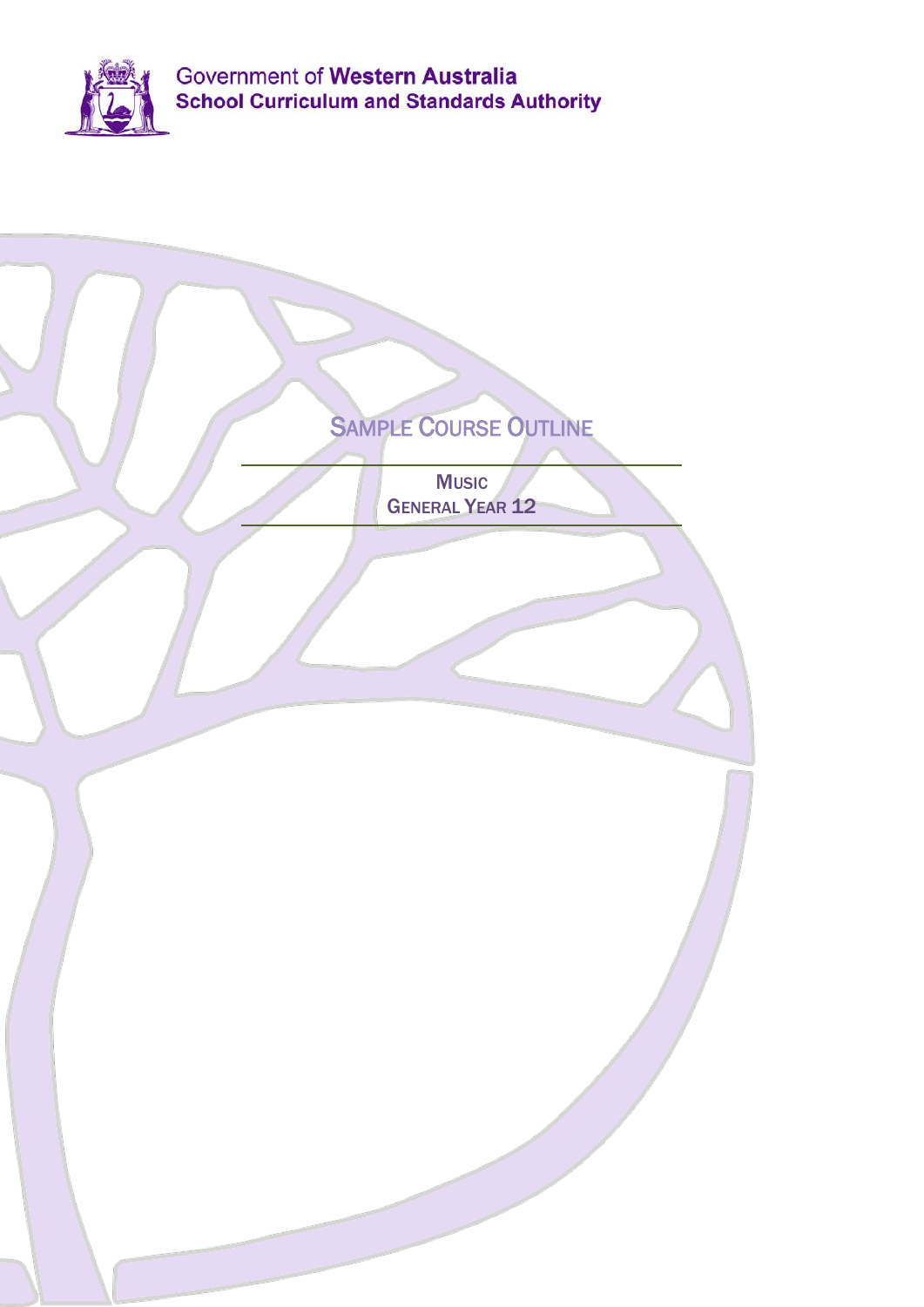#### **Copyright**

© School Curriculum and Standards Authority, 2015

This document – apart from any third party copyright material contained in it – may be freely copied, or communicated on an intranet, for non-commercial purposes in educational institutions, provided that the School Curriculum and Standards Authority is acknowledged as the copyright owner, and that the Authority's moral rights are not infringed.

Copying or communication for any other purpose can be done only within the terms of the *Copyright Act 1968* or with prior written permission of the School Curriculum and Standards Authority. Copying or communication of any third party copyright material can be done only within the terms of the *Copyright Act 1968* or with permission of the copyright owners.

Any content in this document that has been derived from the Australian Curriculum may be used under the terms of the Creative [Commons Attribution-NonCommercial 3.0 Australia licence](http://creativecommons.org/licenses/by-nc/3.0/au/)

#### **Disclaimer**

Any resources such as texts, websites and so on that may be referred to in this document are provided as examples of resources that teachers can use to support their learning programs. Their inclusion does not imply that they are mandatory or that they are the only resources relevant to the course.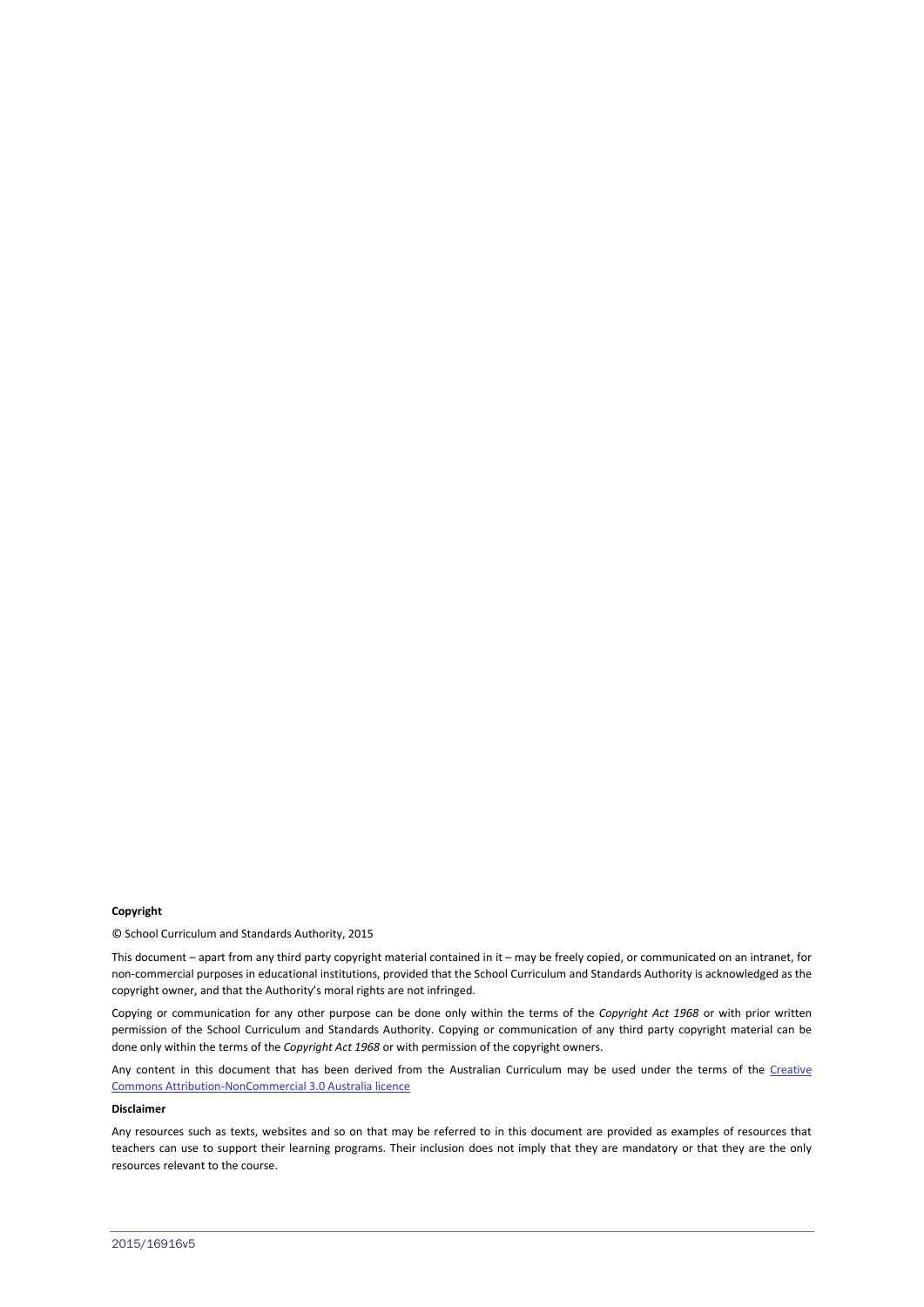# Sample course outline

Music – General Year 12

## Unit 3 and Unit 4

## Semester 1 – Unit 3 – Film music

|             | Written component - Key teaching points                                                                                                                                                                                                                                                                                                                                                                                                                                                                                                                                                                                                                                                                                                           |                                                                                                                                                                                                                                                                                                                    | <b>Practical component</b>                                                                                                                                                                                                                                                                |                                                                                                                                                                                 |
|-------------|---------------------------------------------------------------------------------------------------------------------------------------------------------------------------------------------------------------------------------------------------------------------------------------------------------------------------------------------------------------------------------------------------------------------------------------------------------------------------------------------------------------------------------------------------------------------------------------------------------------------------------------------------------------------------------------------------------------------------------------------------|--------------------------------------------------------------------------------------------------------------------------------------------------------------------------------------------------------------------------------------------------------------------------------------------------------------------|-------------------------------------------------------------------------------------------------------------------------------------------------------------------------------------------------------------------------------------------------------------------------------------------|---------------------------------------------------------------------------------------------------------------------------------------------------------------------------------|
| <b>Week</b> | <b>Aural and theory</b>                                                                                                                                                                                                                                                                                                                                                                                                                                                                                                                                                                                                                                                                                                                           | <b>Composing and arranging</b>                                                                                                                                                                                                                                                                                     | <b>Investigation and analysis</b>                                                                                                                                                                                                                                                         | <b>Performance OR</b><br><b>Composition portfolio OR</b><br><b>Production/practical project</b>                                                                                 |
|             |                                                                                                                                                                                                                                                                                                                                                                                                                                                                                                                                                                                                                                                                                                                                                   | Opportunities should be provided for integrated tasks which incorporate two or more assessment types.                                                                                                                                                                                                              | Teachers should integrate music learning across all aspects of the course through the selected context, including performance where possible.                                                                                                                                             |                                                                                                                                                                                 |
| $1 - 3$     | Rhythm<br>• revise rhythms<br>$\begin{array}{c} \circ, \circ, \circ, \star \end{array}$ $\begin{array}{c} \begin{array}{c} \bullet \\ \star \end{array} \end{array}$<br>• introduce $\sigma$<br>• simple time signatures, correct rhythmic<br>grouping, bar lines<br>ž<br>• 4 bar dictations using simple time signatures<br>and rhythms stipulated<br>• provide bar lines and/or time signatures in<br>given extracts, rhythmic regrouping using<br>simple time signatures<br>Pitch<br>• revise C, F and G major pentatonic and major<br>scales in treble and bass clef<br>• revise m2, M2, m3, M3, P4, P5, P8ve ascending<br>only in treble and bass clef<br>• 4 bar melodic dictations in C, F and G major,<br>given the first note and rhythm | Harmonisation<br>• harmonise simple melodies using primary<br>triads in C, F and G major<br>Arranging<br>• arranging and transposing using treble and<br>bass clefs<br>Form based composition<br>• given a 4 bar melody, compose a contrasting<br>4 bar response to demonstrate an<br>understanding of binary form | Introduction to film music<br>• discuss the evolution of music in film,<br>beginning with silent movies and examining<br>developments over time. Analyse the<br>contribution of sound and music to film and the<br>difference it makes to the perception and<br>understanding of the film | Outline assessment requirements<br>for the semester in consultation<br>with instrumental teachers<br>and/or composition<br>portfolio/production project<br>supervisors/teachers |

1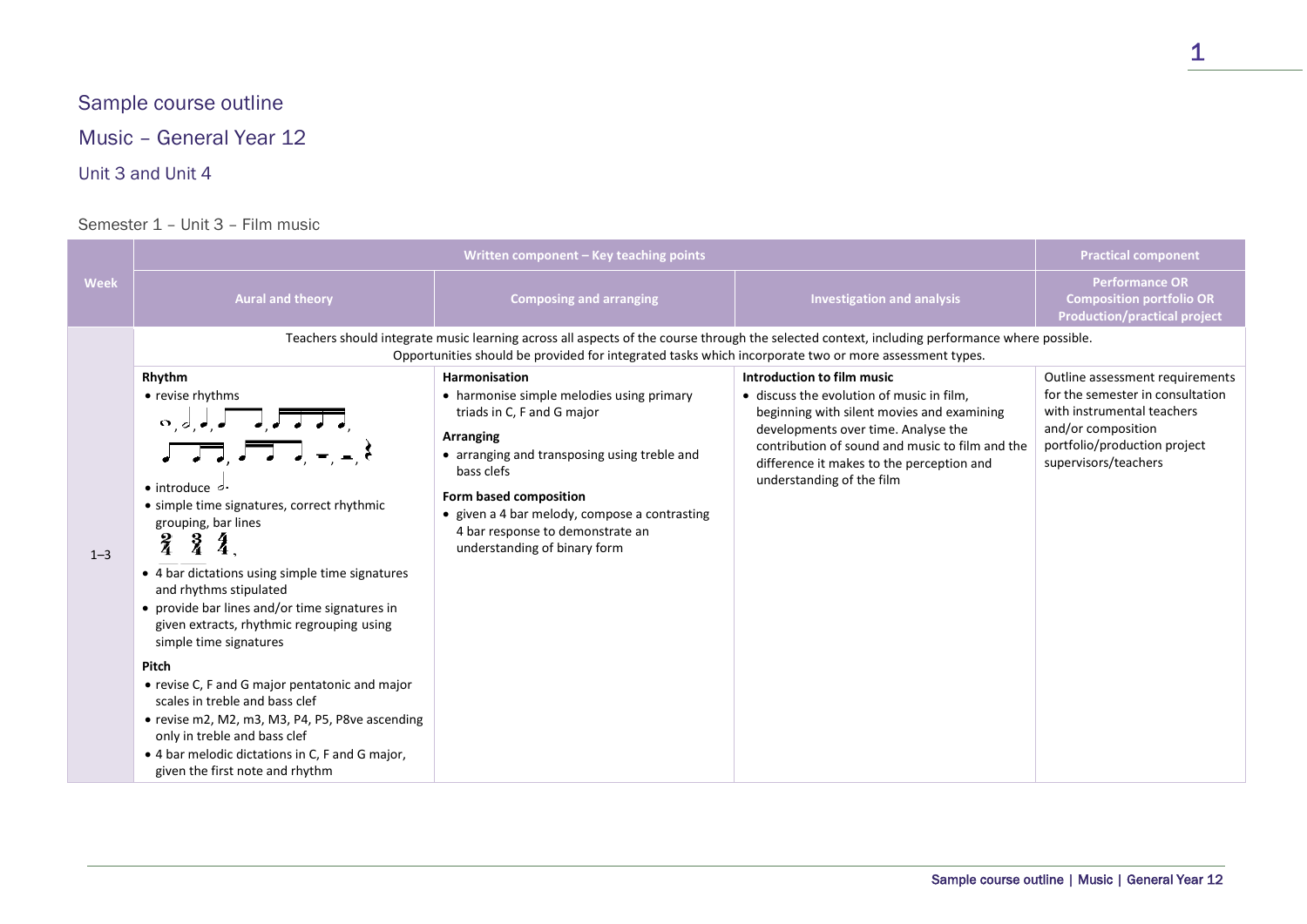2

|                | Written component - Key teaching points                                                                                                                                                                                                                                                                                                                                                                                                                                                                                                                                                                                                                           |                                                                                                                                                                                                                                                                                                                                                                                                                                                                                                                                                                                                                                                           | <b>Practical component</b>                                                                                                                                                                                                                                                                                                                                                                                 |                                                                                                                                                                                                                                                                                                                                                |
|----------------|-------------------------------------------------------------------------------------------------------------------------------------------------------------------------------------------------------------------------------------------------------------------------------------------------------------------------------------------------------------------------------------------------------------------------------------------------------------------------------------------------------------------------------------------------------------------------------------------------------------------------------------------------------------------|-----------------------------------------------------------------------------------------------------------------------------------------------------------------------------------------------------------------------------------------------------------------------------------------------------------------------------------------------------------------------------------------------------------------------------------------------------------------------------------------------------------------------------------------------------------------------------------------------------------------------------------------------------------|------------------------------------------------------------------------------------------------------------------------------------------------------------------------------------------------------------------------------------------------------------------------------------------------------------------------------------------------------------------------------------------------------------|------------------------------------------------------------------------------------------------------------------------------------------------------------------------------------------------------------------------------------------------------------------------------------------------------------------------------------------------|
| <b>Week</b>    | <b>Aural and theory</b>                                                                                                                                                                                                                                                                                                                                                                                                                                                                                                                                                                                                                                           | <b>Composing and arranging</b>                                                                                                                                                                                                                                                                                                                                                                                                                                                                                                                                                                                                                            | <b>Investigation and analysis</b>                                                                                                                                                                                                                                                                                                                                                                          | <b>Performance OR</b><br><b>Composition portfolio OR</b><br><b>Production/practical project</b>                                                                                                                                                                                                                                                |
|                | Chords and chord progressions<br>• identify and write simple chord progressions in<br>C, F and G major, root position, I, IV and V in<br>treble and bass clef<br>• identify chord changes in simple melodies<br>using I, IV and V                                                                                                                                                                                                                                                                                                                                                                                                                                 |                                                                                                                                                                                                                                                                                                                                                                                                                                                                                                                                                                                                                                                           |                                                                                                                                                                                                                                                                                                                                                                                                            |                                                                                                                                                                                                                                                                                                                                                |
| $4 - 6$        | Rhythm<br>• simple time signatures – add $\downarrow$ , $\leftarrow$ , $\downarrow$<br>• correct grouping of rhythms and rests and<br>rhythmic regrouping<br>• 4 bar dictations, including anacrusis and pitch<br>Pitch<br>• add A, D and E minor pentatonic and natural<br>minor<br>$\bullet$ add m7, M7<br>• 4 bar melodic dictations given starting note<br>and some rhythm based on minor tonality<br><b>Chords</b><br>• add i, iv and V in A, D and E minor in isolation<br>and as part of a simple progression in treble<br>and bass clefs<br><b>Aural analysis</b><br>• identify tempo, time signature, dynamics,<br>instruments in short musical examples | <b>Harmonisation</b><br>• harmonise simple melodies using primary<br>triads in A, D and E minor<br>• analyse chord progressions in given 4 part<br>examples<br>• harmonise given melodies using major and<br>minor primary triads<br>Transposition<br>· identify, write and complete simple<br>transposition tasks using A, D and E minor<br>pentatonic and natural minor scales in treble<br>and bass clef<br>Melody writing and form-based composition<br>• given a 4 bar A melody, compose a contrasting<br>4 bar B melody and C melody to create a<br>composition in rondo form<br>• harmonise the complete rondo form melody<br>using primary triads | • discuss the role of thematic association and<br>thematic transformation and its correlation<br>with character, setting, mood, point of view<br>and events in films, looking at and listening to<br>extracts from Star Wars, Raiders of the Lost<br>Ark, Harry Potter and Lord of the Rings<br>• compare the use of leitmotif and thematic<br>transformation in the operas of Mozart, Bizet<br>and Wagner | Techniques for practice: a<br>practical, teacher-guided session<br>where students share practice<br>techniques and the classroom<br>teacher observes and provides<br>guidance about practice and<br>performance strategies and<br>techniques<br>Class ensemble: practise<br>class-based ensemble film music<br>pieces for movie themes concert |
| $\overline{7}$ | Task 1: Formal assessment - Theory test (3%)                                                                                                                                                                                                                                                                                                                                                                                                                                                                                                                                                                                                                      | <b>Melody writing</b><br>• compose an 8 bar melody to represent a film<br>character and compose two variations on the<br>theme to demonstrate thematic<br>transformation. A storyboard and written<br>description needs to be provided for the theme<br>and each variation to explain how the music<br>correlates with the transformation of the<br>character.                                                                                                                                                                                                                                                                                            | • continue analysis of thematic transformation<br>and use of music elements to depict character<br>and mood/setting in selected films                                                                                                                                                                                                                                                                      | Performance Task 1 - Technical<br>work (5%)<br><b>OR</b><br>Composition portfolio Task 1-<br><b>Composition assessment (5%)</b><br><b>OR</b><br><b>Production/Practical project</b><br>Task 1 (8%)                                                                                                                                             |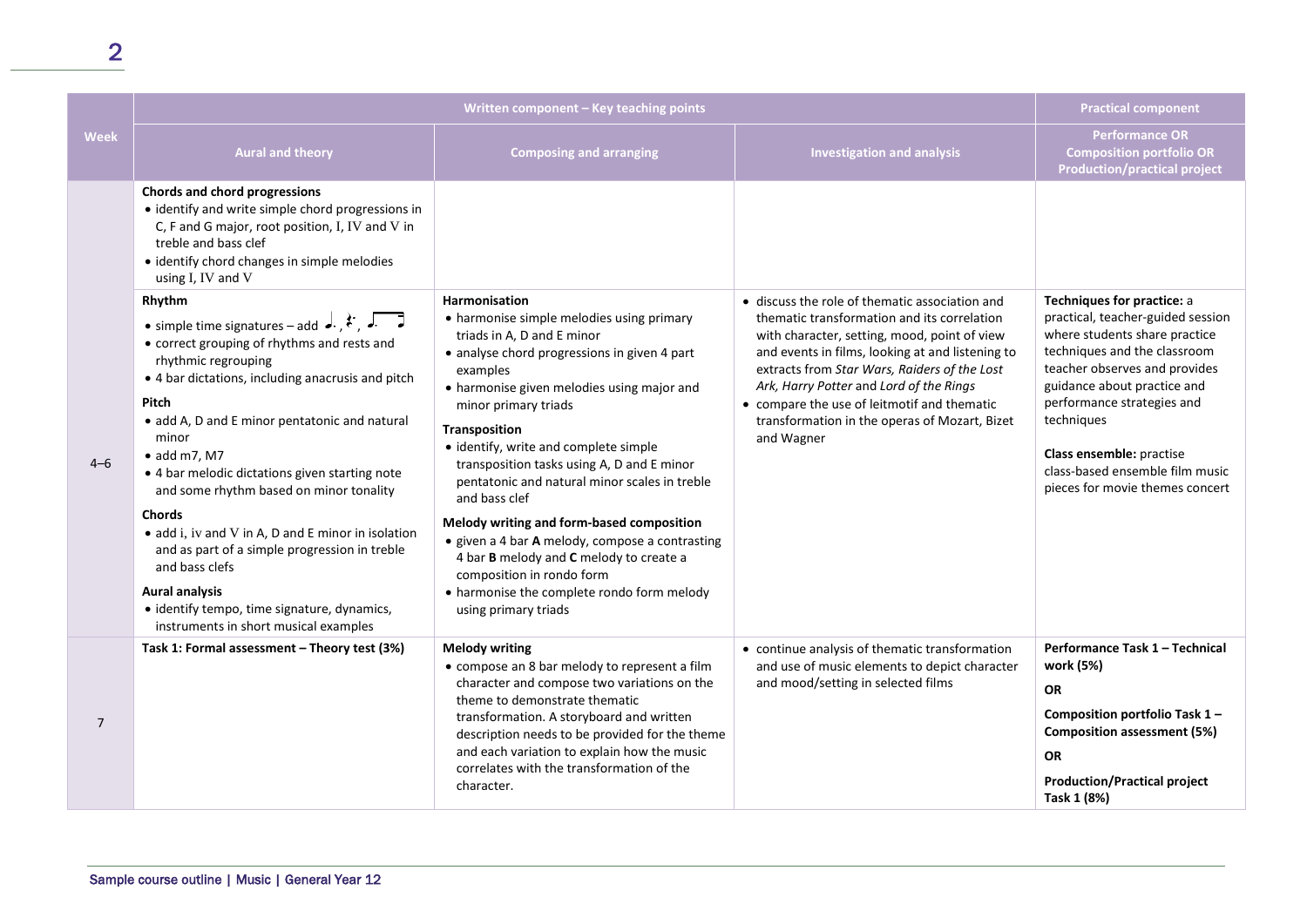|             | Written component - Key teaching points                                                                                                                                                                                                                                                                                                                                                                                                                                                                                                                                                                                                                                                                                                                                                                                                                                                                                                                                                                                                                                                                                                                                                                                                                                                              |                                                                                                                                                                                                                                                                                                                                                                                                                                                                                                                                                                                                                                                                                                                                                                              | <b>Practical component</b>                                                                                                                                                                                                                                                                                                                   |                                                                                                 |
|-------------|------------------------------------------------------------------------------------------------------------------------------------------------------------------------------------------------------------------------------------------------------------------------------------------------------------------------------------------------------------------------------------------------------------------------------------------------------------------------------------------------------------------------------------------------------------------------------------------------------------------------------------------------------------------------------------------------------------------------------------------------------------------------------------------------------------------------------------------------------------------------------------------------------------------------------------------------------------------------------------------------------------------------------------------------------------------------------------------------------------------------------------------------------------------------------------------------------------------------------------------------------------------------------------------------------|------------------------------------------------------------------------------------------------------------------------------------------------------------------------------------------------------------------------------------------------------------------------------------------------------------------------------------------------------------------------------------------------------------------------------------------------------------------------------------------------------------------------------------------------------------------------------------------------------------------------------------------------------------------------------------------------------------------------------------------------------------------------------|----------------------------------------------------------------------------------------------------------------------------------------------------------------------------------------------------------------------------------------------------------------------------------------------------------------------------------------------|-------------------------------------------------------------------------------------------------|
| <b>Week</b> | <b>Aural and theory</b>                                                                                                                                                                                                                                                                                                                                                                                                                                                                                                                                                                                                                                                                                                                                                                                                                                                                                                                                                                                                                                                                                                                                                                                                                                                                              | <b>Composing and arranging</b>                                                                                                                                                                                                                                                                                                                                                                                                                                                                                                                                                                                                                                                                                                                                               | <b>Investigation and analysis</b>                                                                                                                                                                                                                                                                                                            | <b>Performance OR</b><br><b>Composition portfolio OR</b><br><b>Production/practical project</b> |
| $8 - 10$    | Rhythm<br>• simple time signatures – add $\sqrt{7}$ , $7\sqrt{2}$<br>$\bullet$ introduce compound time $\overline{8}$<br>• correct grouping of rhythms and rests and<br>rhythmic regrouping<br>$\int_{\mathbb{R}^n} \int_{\mathbb{R}^n} \int_{\mathbb{R}^n} \int_{\mathbb{R}^n} \int_{\mathbb{R}^n} \int_{\mathbb{R}^n} \int_{\mathbb{R}^n} \int_{\mathbb{R}^n} \int_{\mathbb{R}^n} \int_{\mathbb{R}^n} \int_{\mathbb{R}^n} \int_{\mathbb{R}^n} \int_{\mathbb{R}^n} \int_{\mathbb{R}^n} \int_{\mathbb{R}^n} \int_{\mathbb{R}^n} \int_{\mathbb{R}^n} \int_{\mathbb{R}^n} \int_{\$<br>• 4 bar dictations, including anacrusis and pitch<br>• identify and correct 1-2 rhythmic discrepancies<br>in a short excerpt<br>Pitch<br>• key signatures up to and including two flats<br>and two sharps for scales, intervals and<br>dictations<br>• add harmonic minor in treble and bass clef<br>$\bullet$ add m6 and M6<br>• 4 bar melodic dictations given starting note<br>and some rhythm<br>• identify and correct 1-2 pitch discrepancies in<br>a short excerpt<br><b>Chords</b><br>• add $V^7$ to major and minor primary triads in<br>isolation and as part of a simple progression<br><b>Aural analysis</b><br>• identify tempo, time signature, dynamics,<br>instruments in short musical examples | <b>Accompaniment writing</b><br>• analyse accompaniment patterns from sample<br>scores as preparation for composing own<br>examples to given melodies<br>Melody and accompaniment writing<br>• write a 4-8 bar melody from a given motif<br>• complete a rhythmic scansion for given lyrics<br>and compose a melody to fit both the rhythm<br>and the lyrics<br>• write a stylistically suitable accompaniment<br>pattern for the composed melody<br>Week 9: Task 2 - Harmonisation and melody<br>writing (2%)<br>Week 10: Task 3 - Film score composition task<br>(5%)<br>Students will compose an original score to<br>accompany a sequence from an original short<br>film devised by media students. The films and<br>accompanying scores will be performed in<br>Week 14 | <b>Animation and Anime</b><br>· discuss the use of music in animated films,<br>looking at excerpts from Disney, Pixar and<br>Anime films<br>· discuss the role of diegetic and non-diegetic<br>sounds and effects and the use of sounds and<br>sound properties to create and enhance<br>perspective, depth, distance, mood and<br>character | Week 10: Performance Task 2 -<br>Class performance (4%)                                         |
| $11 - 13$   | Rhythm<br>• add $\langle \cdot \rangle$ , $\rightarrow$ $\langle \cdot \rangle$ in compound time<br>• simple 2-4 bar dictations in simple and<br>compound time<br>• identify and correct at least two rhythmic<br>discrepancies in a short musical example                                                                                                                                                                                                                                                                                                                                                                                                                                                                                                                                                                                                                                                                                                                                                                                                                                                                                                                                                                                                                                           | Transposition<br>• transposing clef to clef using treble and bass<br>Composing/arranging<br>• analyse stylistic characteristics in context -<br>specific compositions, examining the use of<br>tonality, scales, dynamics and expressive<br>devices                                                                                                                                                                                                                                                                                                                                                                                                                                                                                                                          | Week 11: Task 4 - Investigation and analysis (3%)<br>Students to complete a series of investigative<br>questions about film music, and analyse music<br>characteristics of given scenes from a selection<br>of films, including the development of a<br>character and the use of leitmotif or thematic<br>transformation                     |                                                                                                 |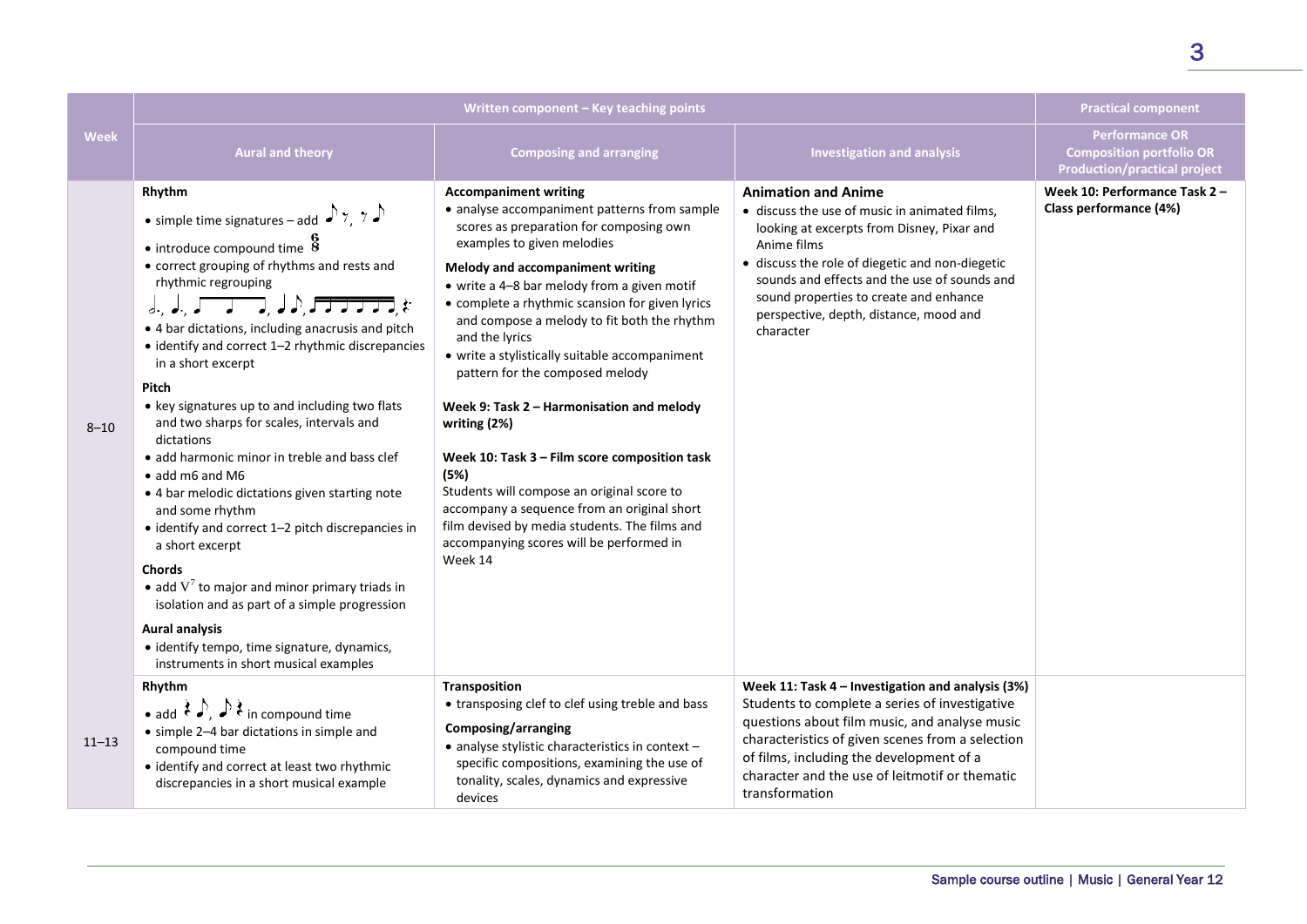|             | Written component - Key teaching points                                                                                                                                                                                                                                                                                                                                                                                                                                                                                                                                                                                                                                                                                                                              |                                                                                                                                                                                                                                                                                                                                                                                                                                                             | <b>Practical component</b>                                                                                                                               |                                                                                                                                                                                                                                                                                   |
|-------------|----------------------------------------------------------------------------------------------------------------------------------------------------------------------------------------------------------------------------------------------------------------------------------------------------------------------------------------------------------------------------------------------------------------------------------------------------------------------------------------------------------------------------------------------------------------------------------------------------------------------------------------------------------------------------------------------------------------------------------------------------------------------|-------------------------------------------------------------------------------------------------------------------------------------------------------------------------------------------------------------------------------------------------------------------------------------------------------------------------------------------------------------------------------------------------------------------------------------------------------------|----------------------------------------------------------------------------------------------------------------------------------------------------------|-----------------------------------------------------------------------------------------------------------------------------------------------------------------------------------------------------------------------------------------------------------------------------------|
| <b>Week</b> | <b>Aural and theory</b>                                                                                                                                                                                                                                                                                                                                                                                                                                                                                                                                                                                                                                                                                                                                              | <b>Composing and arranging</b>                                                                                                                                                                                                                                                                                                                                                                                                                              | <b>Investigation and analysis</b>                                                                                                                        | <b>Performance OR</b><br><b>Composition portfolio OR</b><br><b>Production/practical project</b>                                                                                                                                                                                   |
|             | <b>Pitch</b><br>• all major, natural and harmonic minor scales<br>ascending and descending in treble and bass<br>clef up to and including two sharps and two<br>flats<br>• identify all intervals ascending from the tonic in<br>isolation or as part of a melodic excerpt in<br>treble and bass clefs<br>• 4 bar melodic dictations in treble and bass clef<br>in keys up to and including two flats and two<br>sharps based on the scales covered<br>• identify and correct at least two pitch<br>discrepancies in a short musical example<br><b>Chords</b><br>• add vi in isolation and as part of a simple<br>progression in major keys up to two sharps and<br>two flats<br>• identify chord changes in simple melodies<br>using major and minor primary triads | • adapt a given simple tune/nursery rhyme to<br>suit a specific context, adding appropriate<br>stylistic rhythmic and melodic features,<br>dynamics and expressive devices                                                                                                                                                                                                                                                                                  | • work with media students to compose an<br>original score to accompany a sequence from<br>an original short film                                        |                                                                                                                                                                                                                                                                                   |
| 13          | Task 5 – Externally set task (15%)                                                                                                                                                                                                                                                                                                                                                                                                                                                                                                                                                                                                                                                                                                                                   |                                                                                                                                                                                                                                                                                                                                                                                                                                                             |                                                                                                                                                          |                                                                                                                                                                                                                                                                                   |
|             | Week 14: Task 6 - Aural and theory test (5%)                                                                                                                                                                                                                                                                                                                                                                                                                                                                                                                                                                                                                                                                                                                         | <b>Harmonisation</b>                                                                                                                                                                                                                                                                                                                                                                                                                                        | Revision of semester one                                                                                                                                 | Week 14: Performance Task 3 -                                                                                                                                                                                                                                                     |
| $14 - 15$   | Rhythm<br>• 4-8 bar dictations in simple and compound<br>time given some of the rhythm<br>• identify and correct 2-4 rhythmic discrepancies<br>in a short musical example<br>Pitch<br>• revise all intervals in isolation and as part of a<br>melodic excerpt in treble and bass clef<br>• 2-4 bar melodies based on stipulated scales in<br>treble and bass clef<br>• identify and correct 2-4 pitch discrepancies in<br>a short musical example                                                                                                                                                                                                                                                                                                                    | • analyse the chord progression for a given<br>4 part example<br>• harmonise a given melody using:<br>major: I, IV, V, $V^7$ and vi<br>minor: i, iv, V and $V^7$<br><b>Transposition and arranging</b><br>• transposing and arranging using $B\dot{b}$ instruments<br><b>Melody writing</b><br>• compose an 8 bar melody and accompaniment<br>for a given chord progression and incorporate<br>stylistically appropriate features appropriate to<br>context | Week 14: Task 7 - Formal test (4%)<br>Test on characteristics of film music and<br>development over time, aural and visual analysis<br>of short excerpts | Film Music concert (5%)<br>Week 14: Performance Task 4 -<br>Performance of film composition<br>score (3%)<br><b>OR</b><br>Week 14: Composition portfolio<br>Task 2 - Composition<br>assessment (10%)<br><b>OR</b><br><b>Week 14: Production/Practical</b><br>project Task 2 (10%) |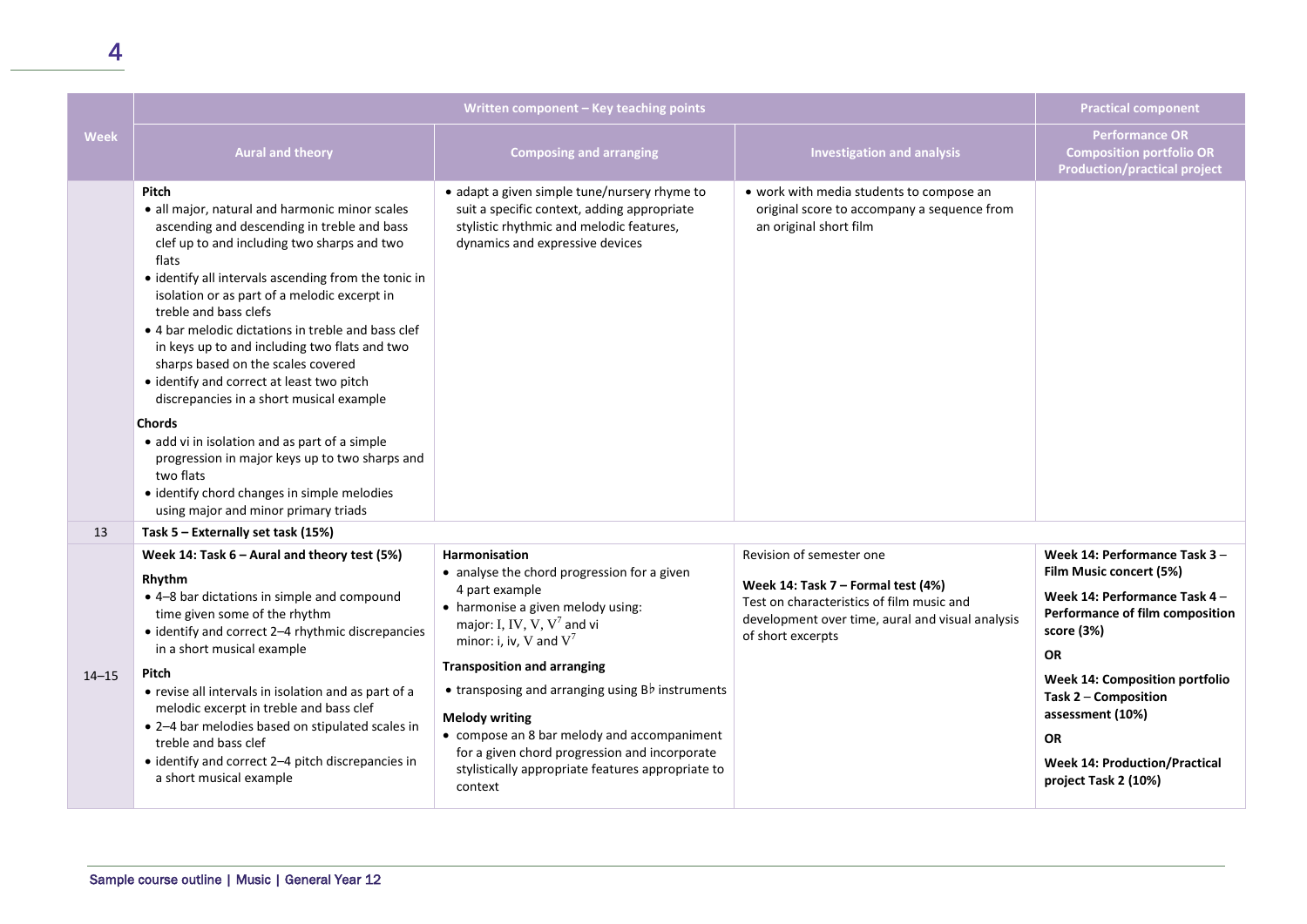|             | Written component - Key teaching points                                                                                                                                                                                                                               |                                | <b>Practical component</b>        |                                                                                                 |
|-------------|-----------------------------------------------------------------------------------------------------------------------------------------------------------------------------------------------------------------------------------------------------------------------|--------------------------------|-----------------------------------|-------------------------------------------------------------------------------------------------|
| <b>Week</b> | <b>Aural and theory</b>                                                                                                                                                                                                                                               | <b>Composing and arranging</b> | <b>Investigation and analysis</b> | <b>Performance OR</b><br><b>Composition portfolio OR</b><br><b>Production/practical project</b> |
|             | <b>Chords</b><br>• simple chord progressions in major and minor<br>keys up to and including two sharps and two<br>flats<br>major: I, IV, V, $V^7$ and vi<br>$\blacksquare$<br>minor: i, iv, V and $V^7$<br>٠                                                          |                                |                                   |                                                                                                 |
|             | Aural and visual analysis<br>• recognition of rhythmic and melodic elements,<br>form, dynamics and expressive devices,<br>tonality, compositional devices (pedal,<br>ostinato/riff, sequence), instruments and<br>instrumental techniques. Use extracts from<br>films |                                |                                   |                                                                                                 |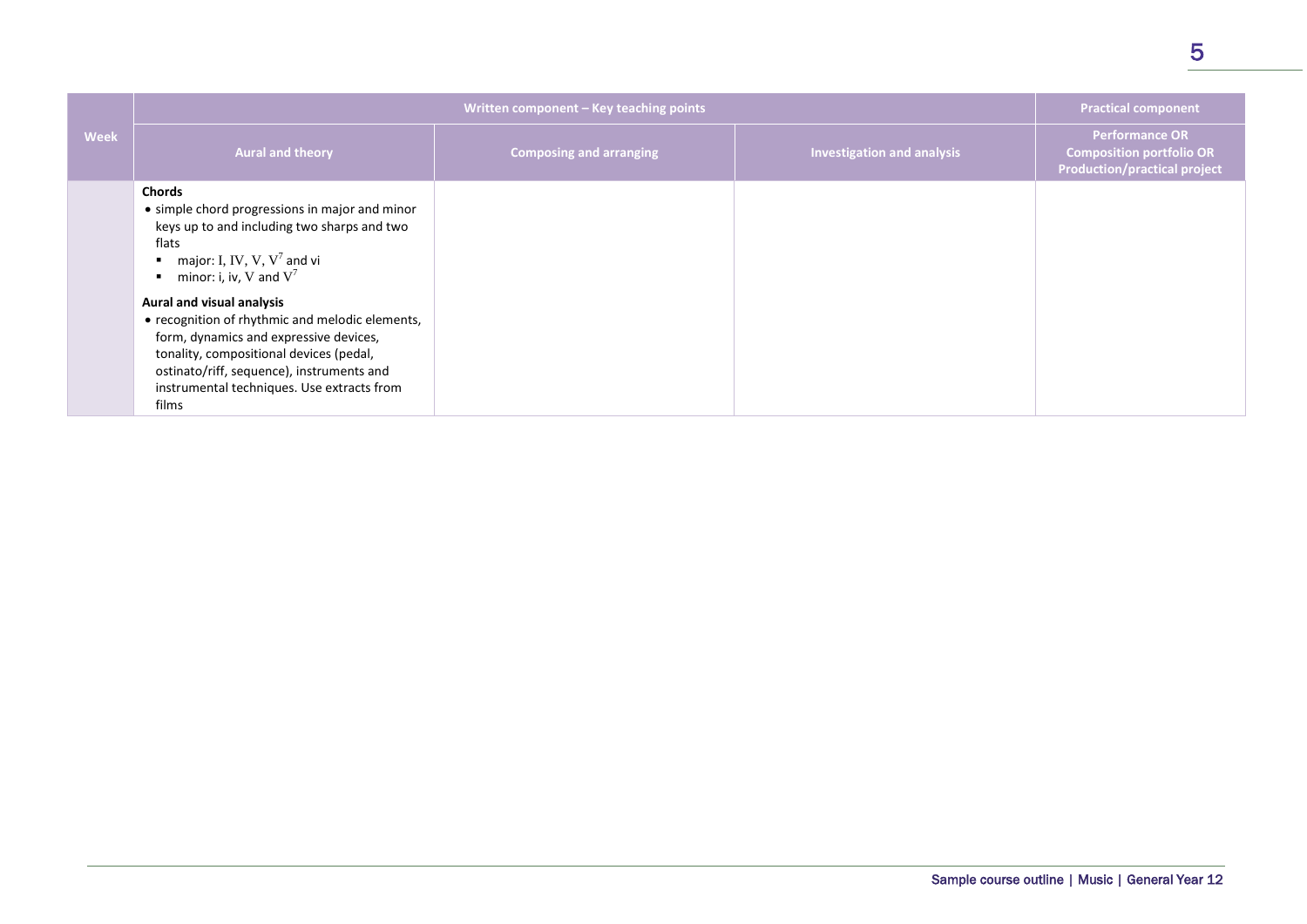## Semester 2 – Unit 4 – Music theatre

|             | Written component - Key teaching points                                                                                                                                                                                                                                                                                                                                                                                                                                                                                                                                                                                                                                                                                        |                                                                                                                                                                                                                                                                                                                                                                                                                                                                                                                                 | <b>Practical component</b>                                                                                                                                                                                                                                                                                                                                                                                                                                                                                       |                                                                                                                                                                                                                                                                                                       |
|-------------|--------------------------------------------------------------------------------------------------------------------------------------------------------------------------------------------------------------------------------------------------------------------------------------------------------------------------------------------------------------------------------------------------------------------------------------------------------------------------------------------------------------------------------------------------------------------------------------------------------------------------------------------------------------------------------------------------------------------------------|---------------------------------------------------------------------------------------------------------------------------------------------------------------------------------------------------------------------------------------------------------------------------------------------------------------------------------------------------------------------------------------------------------------------------------------------------------------------------------------------------------------------------------|------------------------------------------------------------------------------------------------------------------------------------------------------------------------------------------------------------------------------------------------------------------------------------------------------------------------------------------------------------------------------------------------------------------------------------------------------------------------------------------------------------------|-------------------------------------------------------------------------------------------------------------------------------------------------------------------------------------------------------------------------------------------------------------------------------------------------------|
| <b>Week</b> | <b>Aural and theory</b>                                                                                                                                                                                                                                                                                                                                                                                                                                                                                                                                                                                                                                                                                                        | <b>Composing and arranging</b>                                                                                                                                                                                                                                                                                                                                                                                                                                                                                                  | <b>Investigation and analysis</b>                                                                                                                                                                                                                                                                                                                                                                                                                                                                                | <b>Performance OR</b><br><b>Composition portfolio OR</b><br><b>Production/practical project</b>                                                                                                                                                                                                       |
| $1 - 3$     | Rhythm<br>• simple time signatures, correct rhythmic<br>grouping, bar lines<br>$\frac{2}{4}$<br>$\frac{3}{4}$<br>• revision of semester one rhythms and rests<br>• 4-8 bar rhythmic dictations<br>Pitch<br>• revise all melodic intervals from Semester 1,<br>ascending only, within the octave, in treble and<br>bass clefs<br>• revise major pentatonic and major scales in<br>treble and bass clef, up to and including two<br>sharps and two flats<br>• 4-8 bar melodic dictations in treble and bass<br>clef, given the rhythm and first note<br><b>Chords</b><br>• simple chord progressions in major keys up to<br>and including two sharps and two flats, root<br>position, I, IV, V and $V^7$ in treble and bass clef | Transposition<br>• transposition exercises, clef to clef and key to<br>key<br><b>Harmonisation</b><br>• analyse the chords in a given score up to four<br>parts using primary triads in major keys<br>• harmonise a given melody using primary triads<br>• compose a 4-8 bar melody over a given chord<br>progression<br><b>Melody writing</b><br>• complete a rhythmic scansion for given lyrics<br>and compose a melody to fit both the rhythm<br>and the lyrics<br>Week 3: Task 8 - Melody and accompaniment<br>writing (2%) | <b>Introduction to Music Theatre</b><br>• discussion of the main characteristics and<br>features of Music Theatre and broad overview<br>of historical, social and economic influences<br>• listen to key works by important<br>composers/artists and discuss main musical<br>characteristics e.g. form and structure, use of<br>thematic material, instrumentation and<br>orchestration, texture, dynamics, rhythmic,<br>melodic and harmonic elements                                                           | Outline assessment requirements<br>for the semester in consultation<br>with instrumental teachers<br>and/or composition<br>portfolio/production project<br>supervisors/teachers<br>Week 3: Performance Task 5-<br>Sight reading or Improvisation<br>(3%)                                              |
| $4 - 6$     | Week 5: Task 9 - Aural Analysis (2%)<br>Rhythm<br>• compound time signatures, include $\frac{8}{8}, \frac{9}{8}, \frac{12}{8}$<br>$\bullet$ add $\bullet$ $\bullet$ $\bullet$ $\bullet$ $\bullet$ $\bullet$<br>$\overline{TT}$ , $\overline{TT}$ ,<br>• 4-8 bar rhythmic dictations in compound time<br>• rhythmic regrouping and rhythmic<br>discrepancies: identify and correct two<br>rhythmic errors in a short excerpt                                                                                                                                                                                                                                                                                                    | <b>Harmonisation</b><br>• harmonise given minor melodies using minor<br>primary triads<br>Melody and accompaniment writing<br>• write a minor melody over a given minor chord<br>progression<br>• compose a suitable accompaniment pattern for<br>a given minor melody                                                                                                                                                                                                                                                          | <b>Historical development of Music Theatre</b><br>• staged comedies and tragedies in Ancient<br>Greek theatre<br>• minstrels, troubadours and travelling troupes<br>in the Middle Ages<br>• Commedia dell'arte, masques and opera buffa<br>• development of ballad opera, comic opera and<br>operetta<br>• nineteenth century music hall, melodrama,<br>burlesque and vaudeville<br>• listen to a range of works by prominent<br>composers and discuss their contribution to<br>the development of Music Theatre | Techniques for practice: a<br>practical teacher-guided session<br>where students share practice<br>techniques and the classroom<br>teacher observes and provides<br>guidance about practice and<br>performance strategies and<br>techniques<br>Week 6: Performance Task 6 -<br>Class performance (2%) |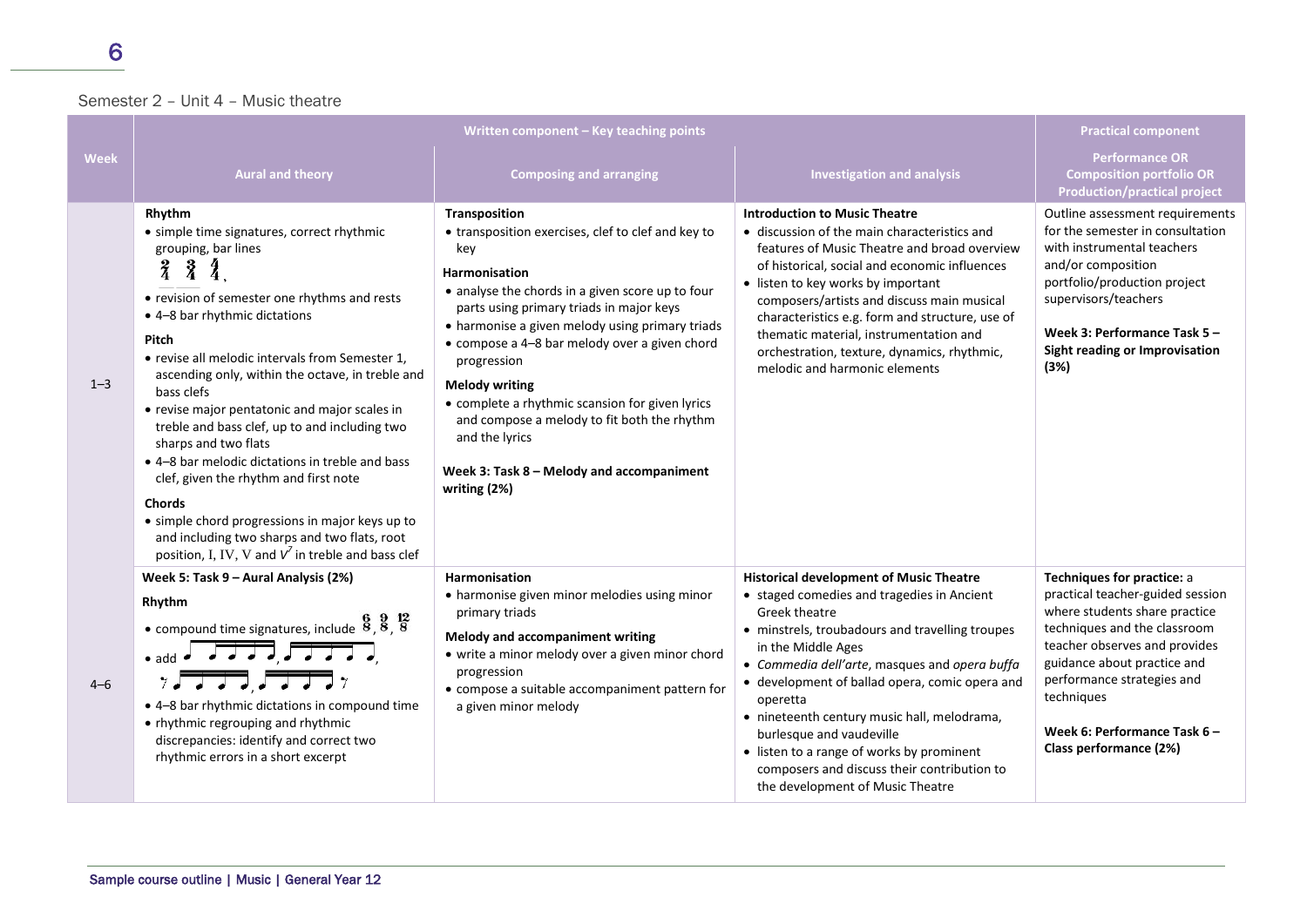|             | Written component - Key teaching points                                                                                                                                                                                                                                                                                                                                                                                                                                                                                                                                                                                                                                                                                                                                                                                                           |                                                                                                                                                                                                                                                                                                                                                                                                                                                 | <b>Practical component</b>                                                                                                                                                                                                                                                                                                                                                                                                                                                                                                                                                               |                                                                                                                                                                                          |
|-------------|---------------------------------------------------------------------------------------------------------------------------------------------------------------------------------------------------------------------------------------------------------------------------------------------------------------------------------------------------------------------------------------------------------------------------------------------------------------------------------------------------------------------------------------------------------------------------------------------------------------------------------------------------------------------------------------------------------------------------------------------------------------------------------------------------------------------------------------------------|-------------------------------------------------------------------------------------------------------------------------------------------------------------------------------------------------------------------------------------------------------------------------------------------------------------------------------------------------------------------------------------------------------------------------------------------------|------------------------------------------------------------------------------------------------------------------------------------------------------------------------------------------------------------------------------------------------------------------------------------------------------------------------------------------------------------------------------------------------------------------------------------------------------------------------------------------------------------------------------------------------------------------------------------------|------------------------------------------------------------------------------------------------------------------------------------------------------------------------------------------|
| <b>Week</b> | <b>Aural and theory</b>                                                                                                                                                                                                                                                                                                                                                                                                                                                                                                                                                                                                                                                                                                                                                                                                                           | <b>Composing and arranging</b>                                                                                                                                                                                                                                                                                                                                                                                                                  | <b>Investigation and analysis</b>                                                                                                                                                                                                                                                                                                                                                                                                                                                                                                                                                        | <b>Performance OR</b><br><b>Composition portfolio OR</b><br><b>Production/practical project</b>                                                                                          |
|             | Pitch<br>• add minor pentatonic, natural and harmonic<br>minor scales in treble and bass clef up to and<br>including two sharps and two flats<br>• recognition of melodic intervals in isolation and<br>as part of a melody<br>• 4-8 bar melodic dictations in minor keys, treble<br>and bass clef, given the first note and some<br>rhythm and pitch<br>• pitch discrepancies: identify and correct two<br>pitch errors in a short excerpt<br><b>Chords</b><br>• simple chord progressions in minor keys up to<br>and including two sharps and two flats, root<br>position, i, iv, V and $V^7$ in treble and bass clef<br>• identify chord changes in simple melodies<br>Aural and visual analysis<br>identification of metre, rhythmic and melodic<br>elements, dynamics, tonality, form and<br>compositional devices in short musical examples |                                                                                                                                                                                                                                                                                                                                                                                                                                                 | • discuss influences upon prominent composers<br>and artists and influential works composed or<br>performed by prominent composers and artists                                                                                                                                                                                                                                                                                                                                                                                                                                           |                                                                                                                                                                                          |
| $7 - 9$     | Rhythm<br>$\bullet$ in simple time<br>$\bullet$ add $\bullet$<br>• dictations up to 8 bars with some bars<br>provided<br>• rhythm discrepancies: identify two errors in<br>time signature and/or rhythm<br>Pitch<br>• introduce melodic minor scale up to and<br>including two flats and two sharps, in treble<br>and bass clef<br>• melodic dictations up to 8 bars with some pitch<br>and rhythm provided                                                                                                                                                                                                                                                                                                                                                                                                                                       | Harmonisaton<br>• harmonise given melodies at phrase endings or<br>cadence points using perfect and plagal<br>cadences<br>Melody and accompaniment writing<br>• write a minor melody from a given motif<br>and/or given chord progression, incorporating<br>melodic minor scale patterns<br>• harmonise the melody using minor primary<br>triads<br>• compose a suitable accompaniment pattern to<br>fit the minor melody and chord progression | Week 7: Task 10 - Comparative Analysis (3%)<br>• comparative visual and aural analysis of<br>representative works<br>• voice types and vocal styles (belt, legit, mix)<br>• The Golden Age (1940s-1960s). Listen to key<br>works and discuss musical features, integration<br>of dance and choreography, production<br>techniques and general characteristics.<br>• Listen to excerpts from works by Rodgers and<br>Hammerstein, Berlin, Bernstein, Lerner and<br>Loewe, discussing musical features and<br>contributions made by these composers to the<br>development of Music Theatre | Class ensemble: practise<br>class-based ensemble music<br>theatre pieces for Music theatre<br>concert<br><b>Week 8: Composition portfolio</b><br>Task 3 - composition assessment<br>(5%) |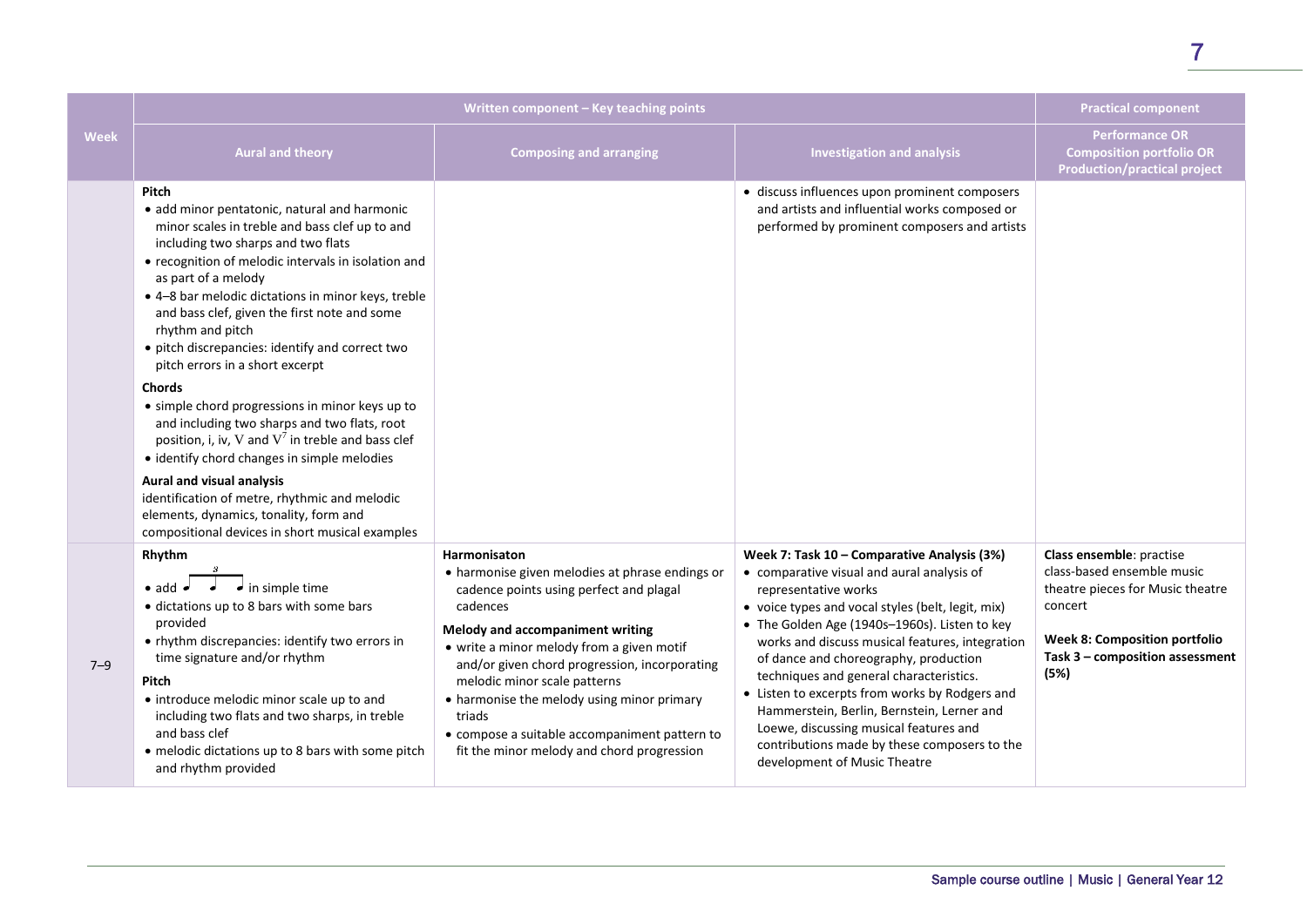|                                                                                                                                                                                                                                 | Written component – Key teaching points                                                                   |  |
|---------------------------------------------------------------------------------------------------------------------------------------------------------------------------------------------------------------------------------|-----------------------------------------------------------------------------------------------------------|--|
| <b>Aural and theory</b>                                                                                                                                                                                                         | <b>Composing and arranging</b>                                                                            |  |
| • pitch discrepancies: identify two errors in key<br>signature and/or pitch<br><b>Chords</b><br>• introduce perfect and plagal cadences<br>• continue simple chord progressions in major<br>and minor keys using primary triads | • complete a rhythmic scansion of given text and<br>compose a suitable melody in a Music Theatre<br>style |  |

#### **Modulation**

• identify modulation to the relative major/minor and dominant in a range of musical examples

#### **Rhythm**

# • add  $\rightarrow$   $\rightarrow$   $\rightarrow$   $\rightarrow$   $\rightarrow$   $\rightarrow$  in compound time

• 8 bar rhythmic dictations using rhythms covered in simple and compound time signatures

#### **Pitch**

- include descending intervals within an octave in treble and bass clef
- 8 bar melodic dictations including some chromatic passing notes and wider intervallic leaps

### 10–12

- **Chords** • identification of major, minor, augmented and diminished triads in root position in treble and bass clefs
- add vi to major chord progressions
- add interrupted cadence (V-vi,  $V^7$ -vi) in major keys

#### **Modulation**

- identify modulations to the relative major/ minor and/or dominant in a range of given excerpts
- include modulation to the dominant

**Form-based compositions** • compose a melody/piece using a specific form or structure, such as rondo, song form or Blues

**Week 10: Task 11 – Melody and accompaniment** 

• harmonise given minor melodies at cadence points, including interrupted cadence • harmonise given melodies, including vi in major

**writing and arranging (5%)**

**Harmonisation**

**Practical component** 

**Performance OR Composition portfolio OR Production/practical project**

**Week 12: Performance Task 7 –**

**Recital (6%)**

**Aural and analysis Investigation and analysis** 

• influence and contribution made by Sondheim; musical complexity, lyrical sophistication and

interplay of music and lyrics • theatre productions that make a social statement and address social issues, such as racial tolerance and civil rights *in Porgy and Bess, South Pacific, The King and I, Fiddler on the Roof, West Side Story, Cabaret* and *Hair* • rock musicals – *Hair, Jesus Christ Superstar, Godspell, The Rocky Horror Show, Evita* and film musicals – *Fiddler on the Roof, Cabaret* and *Grease* and Disney films *(Mary Poppins, Frozen* 

etc.)

#### **Arranging**

keys

- discuss ranges, playing techniques and expressive devices for instruments appropriate to the selected context, examining score excerpts
- transposition for B♭ and E♭ instruments

**Week**